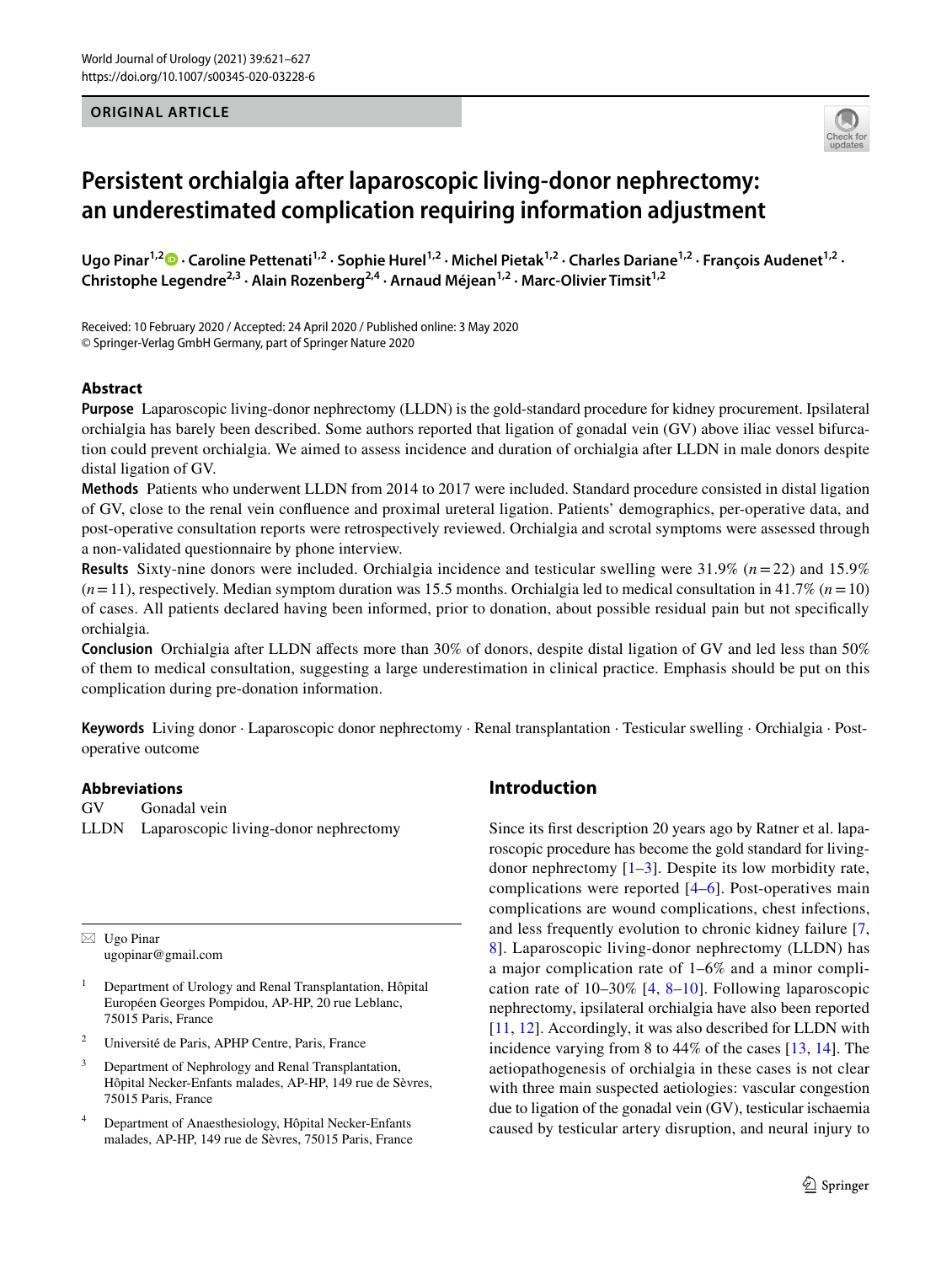the spermatic plexus. It has been suggested that ligation of the GV above the iliac vessels bifurcation could prevent this complication [\[13](#page-5-9), [15](#page-5-11)]. In a controlled study by Sureka et al. living donors were randomized in two groups: ligation of the GV above or below iliac vessels bifurcation, respectively [\[15](#page-5-11)]. No patient from the first group had orchialgia, whereas 9 patients developed ipsilateral orchialgia in the group where GV ligation was below iliac vessels bifurcation.

The aim of our study was to assess the incidence and duration of orchialgia after LLDN in male donors despite distal ligation of GV, close to the renal vein confuence, and proximal ureteral ligation.

# **Materials and methods**

## **Patients**

We conducted a single-center retrospective study by reviewing fles and computer database to include male patients who underwent LLDN between January 2014 and July 2017. All patients gave their consent for research and use of their medical data. Patient's demographics and per-operative data were collected. We reviewed testicular antecedents including epididymitis, inguinal hernia, testicular ectopia, and any inguino-scrotal surgery. The local ethics committee approved the study and all patients gave their informed consent for the use of their clinical data.

## **Patient information delivery**

Before surgery, the surgeon gave all information to the patient about the procedure during a dedicated consultation including the surgical technique, length of stay at the hospital, adverse events, complications, and regular follow-up. During this consultation, no oral information was given to the patients about post-operative testicular pain as, before this study, we were not aware of its potential high rate. Main information was listed in a specifc form developed for LLDN and written by the French Association of Urology (AFU) which was always given to patient. In that form, post-operative testicular pain was not mentioned.

#### **Surgical procedure**

Living-donor nephrectomy was performed following the same standardized transperitoneal laparoscopic procedure by two surgeons with more than 7 years of expertise. The left kidney was preferentially removed whenever anatomic and functional features were favorable (vessels number and length, kidney size and trophicity, and renal function according to scintigraphy). Patients were positioned on lateral decubitus with strict checking of all support points, including scrotal release from both thighs. We used a fourport technique with hand-assisted device (GelPort laparoscopic system<sup>®</sup>), which allowed preparing the ipsilateral iliac incision to minimize kidney procurement and warm ischemia times. Renal artery was dissected close to the aorta to optimize vessel length. Renal vein was dissected; gonadal vein and adrenal vein were ligated before their confuence with the left renal vein. Ligation of GV was systematically above iliac vessel bifurcation, at the kidney lower pole, close to the renal vein confuence (less than 1 cm). Gonadal artery was not dissected and was never seemed to be sectioned. The kidney was then released with a simple nephrectomy dissection plane. At our center, we systematically performed (except in the case of vesicoureteral refux nephropathy in the recipient) pyelo-ureteral anastomosis. Thus, a short ureteral segment is sufficient, which is why the section of the ureter was always above its crossing with the iliac vessels. Renal artery was sectioned after a single ligature proximal to the aorta, following by renal vein section according to the same technique in front of the aorta. The kidney was hand-removed through the iliac incision and prepared on a back table by another team. In our routine procedure, a Blake drain was positioned at the end of the procedure in the nephrectomy bed, through the 5 mm aid trocar hole. The drainage was removed at day 1 or 2, and the bladder catheter was removed at day 1 for all patients. Patients were discharged between day 3 and day 5 with the same non-opioid analgesic treatment (paracetamol and phloroglucinol) during 7 days and received a certifcate of absence from work for a month to recover.

#### **Symptoms' evaluation**

We developed a non-validated phone questionnaire (Fig. [1](#page-2-0)), which assessed post-operative orchialgia, testicular swelling, pain duration, and interval time between surgery and orchialgia occurrence. The same investigator called all the donors and conducted the same structured interview, following a pre-defned order, as shown in Fig. [1.](#page-2-0) Testicular symptoms were assessed by a standardized phone interview once on July 2018. Patient was asked if he had experienced any specifc post-operative pain. In a second step, patient was asked if any scrotal pain had occurred, how long it lasted, and whether he needed medical consultation or analgesic treatment. Moreover, patient was asked if the pain delayed return to work. In addition to the questionnaire, post-operative consultation reports were reviewed to collect orchialgia or testicular swelling events. Likewise, we reported scrotal Doppler ultrasound, when performed to investigate testicular events.

The primary endpoint of our study was post-operative orchialgia occurrence. Secondary endpoints were testicular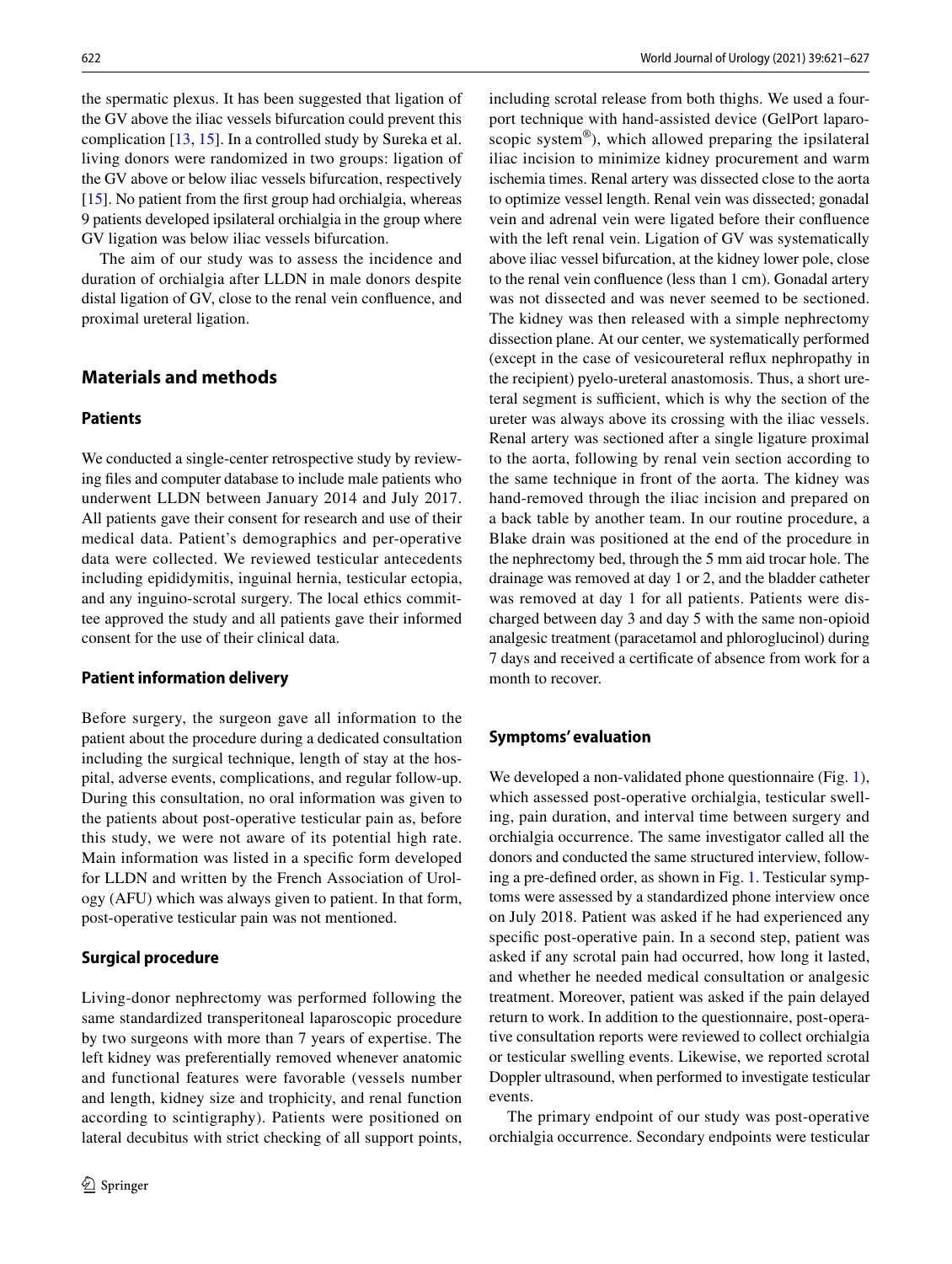<span id="page-2-0"></span>**Fig. 1** Telephone questionnaire. We developed a non-validated questionnaire which assessed post-operative orchialgia, testicular swelling, pain duration, and interval time between surgery and orchialgia occurrence. Each male donor was called by the same investigator. Specifc questions were asked following a pre-defned order as shown in the fgure



swelling, duration of orchialgia, and medical consultation for testicular issues.

#### **Statistical analysis**

Categorical variables were expressed in numbers (with percentage). Continuous variables were expressed in mean (±standard deviation, SD) or median (with minimum and maximum data) and analyzed using unpaired Student's *t* test. Qualitative variables were analyzed using Fisher's exact test two-tailed. Statistical significance was defined as  $p < 0.05$ . The statistical analysis was performed using Prism software **©**.

## **Results**

From January 2014 to July 2017, 79 males underwent LLDN. We could contact 69 patients who all accepted to answer the questionnaire. Left and right LLDN were performed for 65 (94.2%) and 4 (5.8%) patients, respectively. Patients' demographics and per-operative data are reported in Table [1](#page-2-1).

Among the 69 patients, 22 (31.9%) had post-operative orchialgia. Eighteen patients (26.1%) reported ipsilateral pain corresponding to the large majority of all reported orchialgia (81.8%) (Table [2\)](#page-3-0). Median delay between surgery and orchialgia occurrence was 1 month [0.25–6]. Median orchialgia duration was 15.5 months [1–36]. Testicular swelling was also reported by 11 patients (15.9%) (Table [2](#page-3-0)).

<span id="page-2-1"></span>**Table 1** Patient demographics and per-operative data

|                                                           | Patients $(n=69)$    |
|-----------------------------------------------------------|----------------------|
| BMI [(kg/m <sup>2</sup> ), mean ( $\pm$ SD)]              | $26.2 \ (\pm 2.1)$   |
| Age [(years), mean $(\pm SD)$ ]                           | 52.3 $(\pm 12.9)$    |
| Testicular antecedent $[n (%)]$                           | $7(10.1\%)$          |
| LLDN side $[n \ (\%)]$                                    |                      |
| Left                                                      | 65 (94.2%)           |
| Right                                                     | $4(5.8\%)$           |
| Operating time $[(min), mean (\pm SD)]$                   | $115.9 \ (\pm 26.8)$ |
| Blood loss $[(ml),$ mean $(\pm SD)]$                      | $10.1 (+36.9)$       |
| Serum creatinine value [( $\mu$ mol/l), mean ( $\pm$ SD)] |                      |
| Pre-operative                                             | $97.5 (\pm 13.4)$    |
| Post-operative <sup>a</sup>                               | $122.9 \ (\pm 16.9)$ |

a Post-operative serum creatinine value was defned at 1 month following nephrectomy

No symptoms were concomitant neither with fever nor with functional urinary signs, excluding any cause of epididymis.

Among 24 patients reporting post-operative scrotal symptoms (pain or swelling), 10 (41.7%) asked for medical consultation at our transplantation center. For two patients, clinical exam revealed left hydrocele; there were no other abnormalities. Scrotal Doppler ultrasound was performed for 8 patients based on pain intensity, pain duration or clinical abnormalities: 2 for hydrocele at physical examination, 3 for testicular swelling, 1 for chronic testicular pain, and 2 for acute or growing scrotal pain. Adequate testicular blood supply was confrmed on each ultrasound and there was no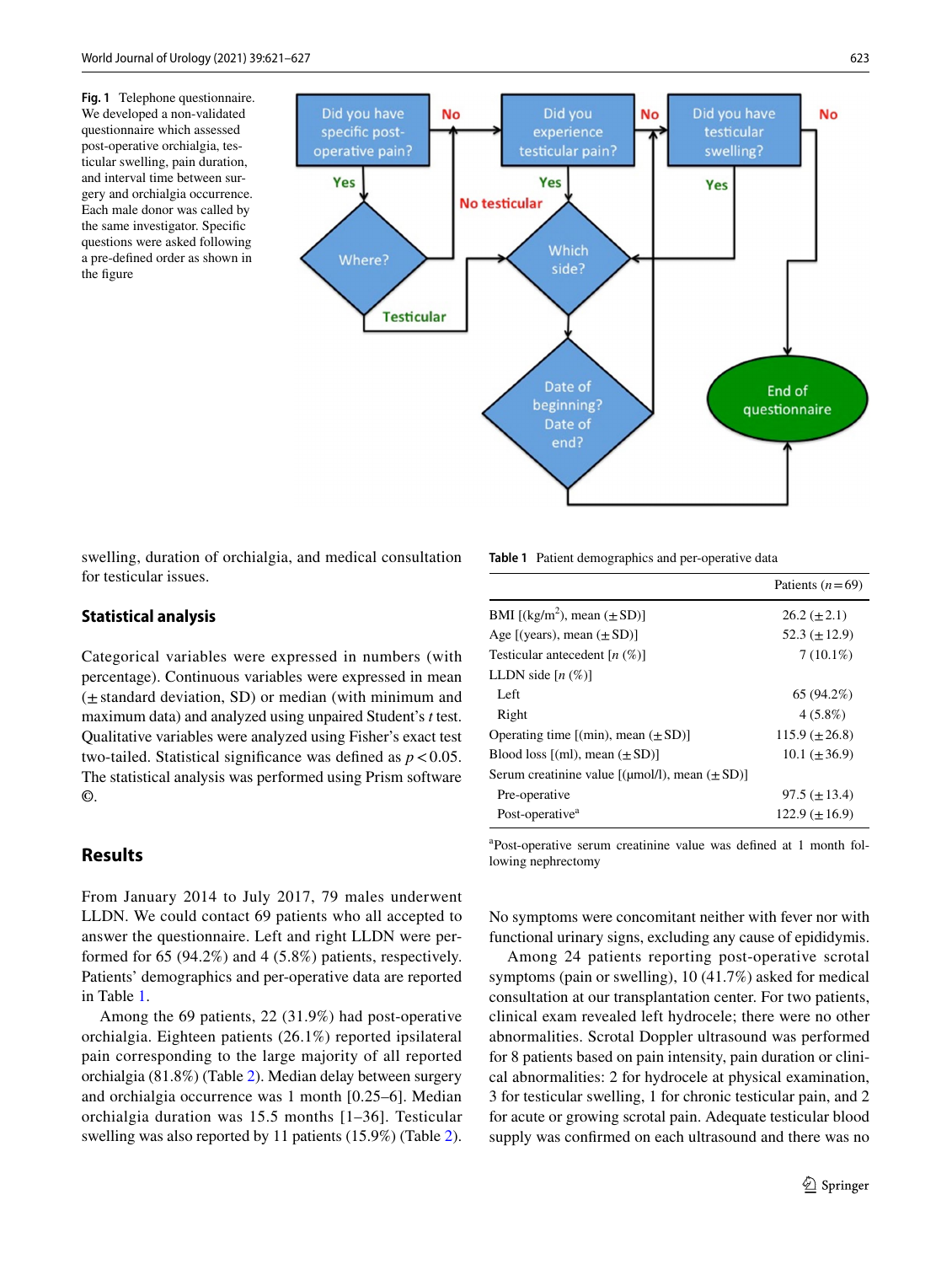<span id="page-3-0"></span>**Table 2** Post-laparoscopic living donor nephrectomy testicular events

|                                                               | Patients $(n=69)$ |
|---------------------------------------------------------------|-------------------|
| Testicular events                                             | 24 (34.8%)        |
| Orchialgia $[n (\%)]$                                         | 22 (31.9%)        |
| Ipsilateral                                                   | 18 (81.8%)        |
| Contralateral                                                 | $2(9.1\%)$        |
| <b>Bilateral</b>                                              | $2(9.1\%)$        |
| Testicular swelling $[n (\%)]$                                | 11 (15.9%)        |
| Ipsilateral                                                   | 10 (90.9%)        |
| Contralateral                                                 | $1(9.1\%)$        |
| <b>Bilateral</b>                                              | $0(0\%)$          |
| Medical consultation for testicular symptoms $[n]$<br>$(%)$ ] | 10(41.7%)         |

varicocele. For two patients, left hydrocele was found on ultrasound.

Among 22 patients with post-operative scrotal pain: 8 (36.4%) did not receive specifc treatment, 8 (36.4%) used non-opioid analgesic (paracetamol, phloroglucinol), 3 (13.6%) received nonsteroidal inflammatory drugs (NSAIDs), 1 (4.5%) patient receives neuropathic treatment (amitriptyline), and 2 patients (9.1%) were not able to answer this question.

Considering patient characteristics and per-operative data, there was no signifcant diference between the patients reporting post-operative scrotal symptoms and the patients without any post-operative scrotal symptom (Table [3](#page-3-1)).

We asked every patient about pre-operative information: all mentioned having been correctly informed during the pre-LLDN consultation about the main risks and residual abdominal pain. However, all reported not having been informed on possible post-operative orchialgia.

Finally, among 24 patients reporting post-operative scrotal symptoms, 3 (12.5%) had to delay their return to work because of testicular pain.

#### **Discussion**

In our study, ipsilateral orchialgia following LLDN occurred for more than 25% of our patients (26.1%). Considering any testicular event (testicular swelling or orchialgia), almost 35% of donors were concerned (34.8%). Our high rates contrast with the literature: according to Kim et al., Srivastava et al., and Shirodkar et al. male donors were afected in 9.6%, 8.5%, and 6.2% of the cases, respectively [[11](#page-5-7), [13,](#page-5-9) [16](#page-5-12)]. In their systematic review, Kortram et al. reported 0.6% of testicular swelling, pain or epididymitis [[17\]](#page-5-13). Despite a higher number of patients in these studies, the reports were also retrospective, and our study is the frst to investigate scrotal events using a specifc questionnaire and individual patient phone call. Generally, post-operative pain are often underestimated; more specifcally in living donors [[18\]](#page-5-14). We believe that the increase rate of scrotal pain in our study is explained both by our comprehensive investigation of post-operative pain in that population and both by our long patients' follow-up.

Our results also suggest an underestimation of orchialgia following LLDN as less than half of patients (41.7%) sufering from testicular symptoms asked for medical consultation.

Post-nephrectomy orchialgia mechanism is poorly understood. It has been suggested that per-operative GV ligation led to testicular vascular congestion and pain [[12\]](#page-5-8). In the same study, Gjertson et al. suggested that interruption of the lymphatic drainage contributed to orchialgia. This is consistent with testicular pain due to varicocele and low blood fow. However, low residual pain following varicocele treatment may suggest that other factors are involved [[19,](#page-5-15) [20\]](#page-5-16).

Two patients had hydrocele associated with orchialgia in our study for whom no specifc etiology was evidenced such as infection or traumatism. One could compare hydrocele occurrence following LLDN where GV is ligated with hydrocele following varicocele management by embolization. In a recent meta-analysis, Silay et al. evaluated 16 130

<span id="page-3-1"></span>

| <b>Table 3</b> Comparison between |
|-----------------------------------|
| patients with or without post-    |
| <b>LLDN</b> scrotal symptoms      |

| Scrotal symptom    | No scrotal symptom | <i>p</i> value |
|--------------------|--------------------|----------------|
| 24                 | 45                 |                |
| $25.4 \ (\pm 2.9)$ | $25.4 \ (\pm 3.7)$ | 0.97           |
| 49.7 $(\pm 10.4)$  | 53.7 $(\pm 14)$    | 0.23           |
| $1(4.1\%)$         | $6(13.3\%)$        | 0.41           |
|                    |                    |                |
| 0                  |                    |                |
| 0                  | 2                  |                |
| 0                  |                    |                |
| 0                  |                    |                |
| 0                  |                    |                |
| $110.5 (\pm 22.1)$ | 118.5 $(\pm 28.8)$ | 0.27           |
| $10 (\pm 30.8)$    | $3 (+16.4)$        | 0.25           |
|                    |                    |                |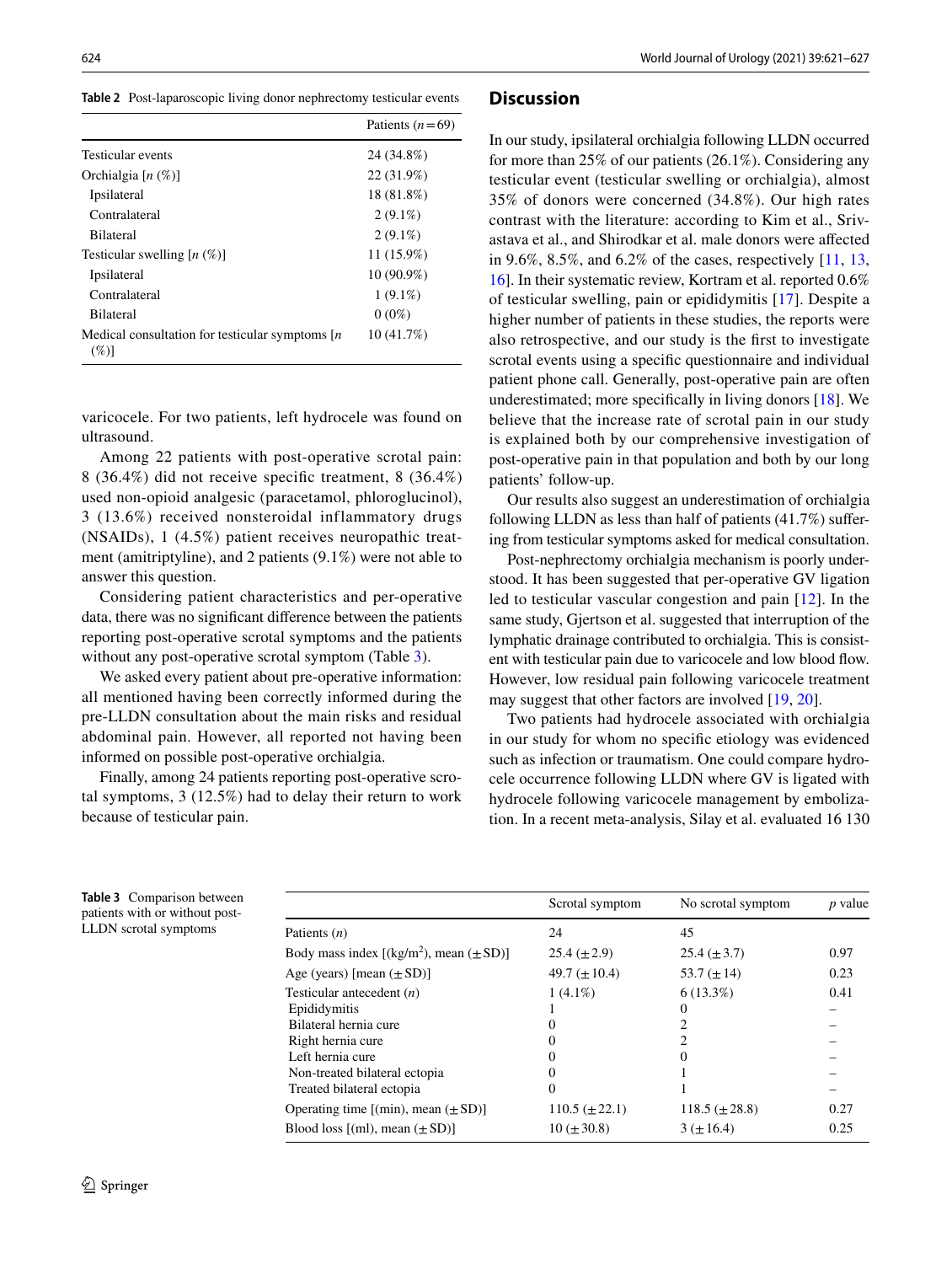patients who underwent varicocele treatment [[21](#page-6-0)]. Hydrocele ranged from 0 to 12% and lymphatic sparing management significantly decreased hydrocele rates  $(p=0.02)$  with an OR 0.08 (95% CI [0.01, 0.67]. Consequently, we could assume and conclude that GV ligation with increased venous pressure and disruption of lymphatic drainage could be both responsible for these two cases. In this meta-analysis, postembolization pain was only assessed in two studies, with low reported rates.

The damage of the gonadal artery during surgery may be a cause to post-operative scrotal pain linked to an interruption or reduction of blood supply to the testis. It is uncommon following LLDN, as gonadal artery is not dissected during the procedure, but gonadal artery wound could happen inadvertently and cause orchialgia no matter GV ligation level. To our knowledge, no cases were reported in the literature.

The damage of neural fbers of the spermatic plexus while clipping GV and ureter was another suggested hypothesis to explain post-operative orchialgia [[11,](#page-5-7) [13](#page-5-9)]. Orchialgia may be due to sympathetic dystrophy after injury of the neural fbers leading to neuropathic pain. Kim et al. suggested to preserve gonadal vessels or to perform distal ligation to avoid disruption of neural tissue [[11\]](#page-5-7).

Shirodkar et al. suggested in 2011 a modifed surgical procedure to avoid post-operative testicular pain in laparoscopic hand-assisted nephrectomy. The gonadal vein was spared, being ligated at the confuence of the renal vein. They reported no testicular pain, since they used modifed procedure [\[15](#page-5-11)].

In 2015, Sureka et al. analyzed the impact of distal GV ligation on testicular symptoms occurrence for patients who underwent LLDN [[15\]](#page-5-11). They prospectively randomized 40 patients whose GV ligation was above iliac vessel bifurcation and 30 patients whose GV ligation was below. Ipsilateral orchialgia was signifcantly more frequent in the "below" group versus the "above" group [9 patients (30%) versus 1  $(2.5\%)$  respectively,  $p=0.001$ . In the same study, they also reported another group of 43 patients who underwent LLDN with GV ligation above iliac vessel bifurcation. In that group, no patient presented orchialgia. In our series, we reported a 26.1% rate of ipsilateral orchialgia following LLDN, despite distal ligation of the GV near the kidney lower pole, close to the renal vein confuence. These results put into question the mechanism of orchialgia, which may not be exclusively linked to GV ligation.

Regarding our fndings, these following strategies could improve post-operative orchialgia management. GV distal ligation alone may not be sufficient. To prevent neural fibers damage, dissection of the tissue around GV should be avoided; if possible, preservation of GV may reduce pain related to neural and vascular damages, but has not been properly studied yet.

In case of post-operative testicular pain, patients should undergo physical examination. Doppler US could be performed according to pain characteristics and physical examination.

In this study, more than 70% of the patients managed their pain with no more than non-opioid analgesic (paracetamol) and the mean duration was 15 months. Only one patient was treated with medication for neuropathic pain. As neural cause would be difficult to exclude, it would be interesting to refer patients with unusual or long-lasting testicular pain (with normal clinical examination and Doppler US) to experts in chronic pain management who could evaluate neuropathic pain and prescribe specifc treatment.

According to our results, our main suggestion would be to improve information given to patients. We modifed our national urologic society information given to patients before LLDN to specify the risk of post-operative testicular events. Following surgery, they should be correctly advised to treat moderate pain with non-opioid analgesic (if needed) and to consult if they experience unusual pain such as acute, intense, or long-lasting pain or in case of analgesic inefficacy.

Considering the general male population, recent series reported chronic scrotal pain in 4.8% of men consulting an outpatient urologist [[22](#page-6-1)]. Moreover, 25–50% of chronic orchialgia were classifed as idiopathic [\[23\]](#page-6-2). In our study, we identifed patients with testicular antecedents and could not fnd any correlation with post-operative testicular events: only one patient (4.1%) in the group with postoperative testicular events reported testicular antecedent as compared to 6 (13.3%) in the group free from postoperative testicular symptoms. These results suggest that post-operative orchialgia may be due to the surgery and not by any other general cause.

In our cohort, we reported 2 patients (9.1%) with contralateral orchialgia and 2 other patients (9.1%) with bilateral orchialgia. Among these patients, 1 had testicular antecedent of right epididymitis, and these symptoms could recur. Furthermore, we could not link this contralateral pain to another objective symptom. Finally, we cannot exclude the detection bias for these patients.

The mean delay of onset symptoms was 1 month in our study. To our knowledge, there are no evidences explaining this delay in the literature. One hypothesis could be the difficulty to discriminate pain's type and localisation in the early post-operative period. A second hypothesis could be donors' neglect of their symptoms in the context of organ donation. Finally, we cannot exclude a delay for the onset of orchialgia following vascular, lymphatic, or nervous post-operative disorder.

These results apply only for our donor population, it should be interesting to lead a similar study for male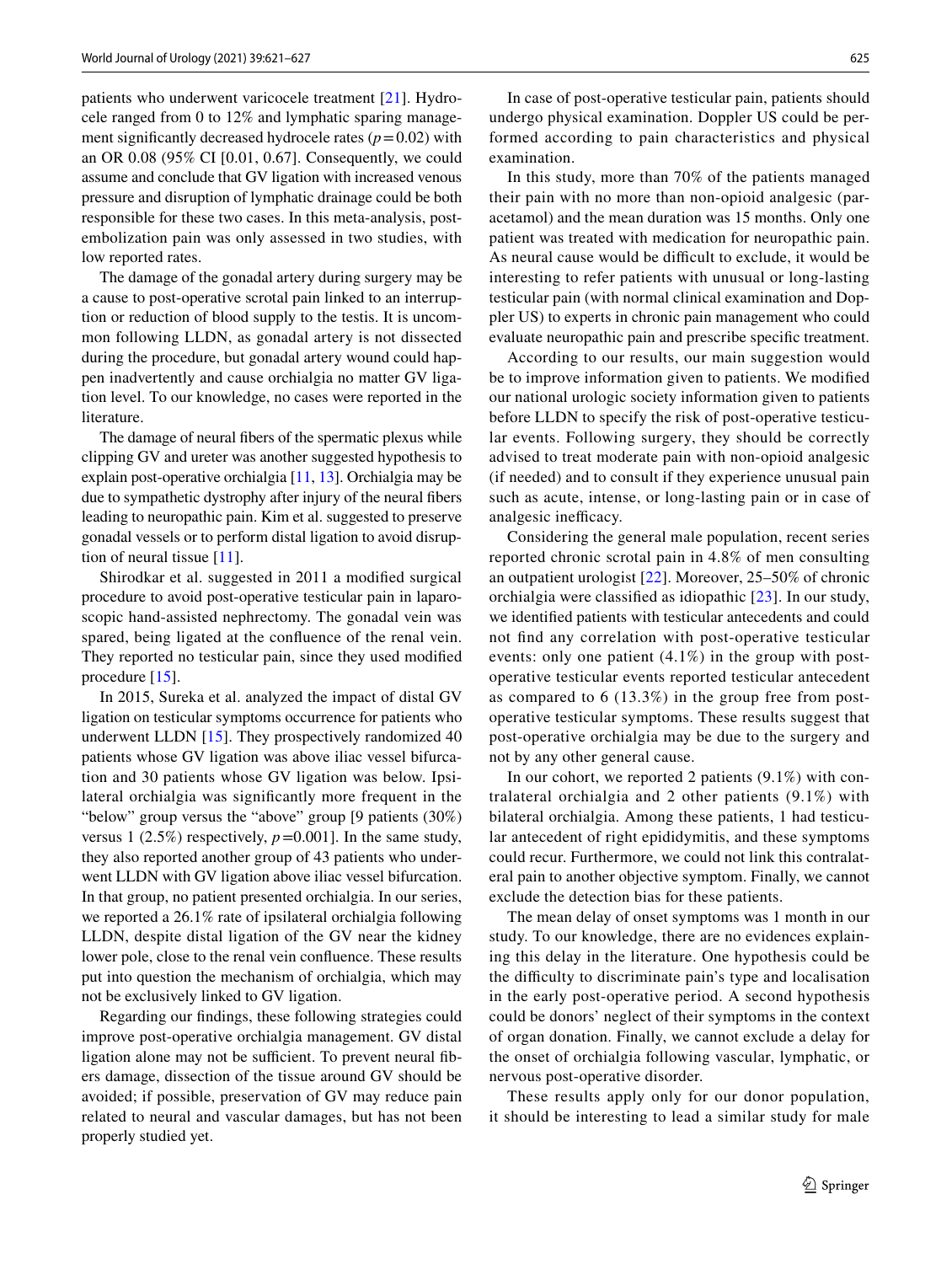patients who underwent nephrectomy for any cause, to generalize post-operative information.

The main limits of our study are the retrospective data collection including chart review and phone interview at least 1 year after surgery and the use of a non-validated questionnaire. Individual phone call could add detection bias and over-estimation of complaints rate. A validated questionnaire to assess social and professional impact of orchialgia could be of interest for further investigation. Moreover, our low size population is another limitation of this study.

Following our questionnaire, every patient mentioned having been correctly informed during the pre-LLDN consultation about the main risks and potential residual abdominal pain. However, no one was informed on possible post-operative orchialgia. No patient with post-operative orchialgia mentioned regrets regarding kidney donation. This study suggests the necessity to change our information about kidney donation. Patients should be informed about orchialgia during the pre-donation medical consultation.

**Acknowledgements** Authors wish to acknowledge the significant contribution of Catherine Fournier, nurse, and transplant coordinator.

**Author contributions** UP: participated in research design, data collection, writing of the paper, performance of the research, and data analysis; CP: participated in research design, writing of the paper, performance of the research, and data analysis; SH: participated in research design and data analysis; MP: participated in research design and data analysis; CD: participated in research design and data analysis; FA: participated in research design and data analysis; CL: participated in research design and data analysis; AR: participated in research design and data analysis; AM: participated in research design, writing of the paper, performance of the research, and data analysis; MOT: participated in research design, writing of the paper, performance of the research, and data analysis.

**Funding** The authors declare no funding. This research did not receive any specifc grant from funding agencies in the public, commercial, or not-for-proft sectors.

## **Compliance with ethical standards**

**Conflict of interest** The authors declare no confict of interest.

**Research involving human participants and/or animals** Retrospective analysis, this research did not involve human participants and/or animals

**Informed consent** For this study, oral consent was obtained for every patient.

# **References**

<span id="page-5-0"></span>1. Timsit M-O, Kleinclauss F, Mamzer Bruneel MF, Thuret R (2016) Living kidney donation. Prog Urol J Assoc Francaise Urol Soc Franc Urol 26:940–963. [https://doi.org/10.1016/j.purol](https://doi.org/10.1016/j.purol.2016.09.054) [.2016.09.054](https://doi.org/10.1016/j.purol.2016.09.054)

- 2. Fabrizio MD, Ratner LE, Montgomery RA, Kavoussi LR (1999) Laparoscopic live donor nephrectomy. Urol Clin N Am 26(247–256):xi
- <span id="page-5-1"></span>3. Ratner LE, Ciseck LJ, Moore RG et al (1995) Laparoscopic live donor nephrectomy. Transplantation 60:1047–1049
- <span id="page-5-2"></span>4. Chan DY, Fabrizio MD, Ratner LE, Kavoussi LR (2000) Complications of laparoscopic live donor nephrectomy: the frst 175 cases. Transplant Proc 32:778
- 5. Reese PP, Boudville N, Garg AX (2015) Living kidney donation: outcomes, ethics, and uncertainty. Lancet Lond Engl 385:2003– 2013. [https://doi.org/10.1016/S0140-6736\(14\)62484-3](https://doi.org/10.1016/S0140-6736(14)62484-3)
- <span id="page-5-3"></span>6. Rabii R, Joual A, Fekak H et al (2002) Surgical complications of nephrectomy in living donors. Ann Urol 36:162–167
- <span id="page-5-4"></span>7. Nicholson ML, Kaushik M, Lewis GRR et al (2010) Randomized clinical trial of laparoscopic versus open donor nephrectomy. Br J Surg 97:21–28.<https://doi.org/10.1002/bjs.6803>
- <span id="page-5-5"></span>8. Kim FJ, Ratner LE, Kavoussi LR (2000) Renal transplantation: laparoscopic live donor nephrectomy. Urol Clin N Am 27:777–785
- 9. Philosophe B, Kuo PC, Schweitzer EJ et al (1999) Laparoscopic versus open donor nephrectomy: comparing ureteral complications in the recipients and improving the laparoscopic technique. Transplantation 68:497–502
- <span id="page-5-6"></span>10. Garcia-Covarrubias L, Prieto-Olivares P, Bahena-Portillo A et al (2018) Experience and security of the hand-assisted laparoscopic nephrectomy of a living donor in a public health center. Transplant Proc 50:433–435. [https://doi.org/10.1016/j.transproce](https://doi.org/10.1016/j.transproceed.2017.12.040) [ed.2017.12.040](https://doi.org/10.1016/j.transproceed.2017.12.040)
- <span id="page-5-7"></span>11. Kim FJ, Pinto P, Su LM et al (2003) Ipsilateral orchialgia after laparoscopic donor nephrectomy. J Endourol 17:405–409. [https](https://doi.org/10.1089/089277903767923209) [://doi.org/10.1089/089277903767923209](https://doi.org/10.1089/089277903767923209)
- <span id="page-5-8"></span>12. Gjertson CK, Sundaram CP (2008) Testicular pain following laparoscopic renal surgery. J Urol 180:2037–2040. [https://doi.](https://doi.org/10.1016/j.juro.2008.07.045) [org/10.1016/j.juro.2008.07.045](https://doi.org/10.1016/j.juro.2008.07.045)
- <span id="page-5-9"></span>13. Srivastava A, Kapoor R, Srivastava A et al (2013) Orchialgia after laproscopic renal surgery: a common problem with questionable etiology. Are there any predictors? World J Urol 31:1153–1157. <https://doi.org/10.1007/s00345-012-0864-7>
- <span id="page-5-10"></span>14. Jalali M, Rahmani S, Joyce AD et al (2012) Laparoscopic donor nephrectomy: an increasingly common cause for testicular pain and swelling. Ann R Coll Surg Engl 94:407–410. [https://doi.](https://doi.org/10.1308/003588412X13171221592177) [org/10.1308/003588412X13171221592177](https://doi.org/10.1308/003588412X13171221592177)
- <span id="page-5-11"></span>15. Sureka SK, Srivastava A, Agarwal S et al (2015) Prevention of orchialgia after left-sided laparoscopic donor nephrectomy a prospective study. J Endourol 29:696–699. [https://doi.](https://doi.org/10.1089/end.2014.0645) [org/10.1089/end.2014.0645](https://doi.org/10.1089/end.2014.0645)
- <span id="page-5-12"></span>16. Shirodkar SP, Gorin MA, Sageshima J et al (2011) Technical modifcation for laparoscopic donor nephrectomy to minimize testicular pain: a complication with signifcant morbidity. Am J Transplant 11:1031–1034. [https://doi.org/10.111](https://doi.org/10.1111/j.1600-6143.2011.03495.x) [1/j.1600-6143.2011.03495.x](https://doi.org/10.1111/j.1600-6143.2011.03495.x)
- <span id="page-5-13"></span>17. Kortram K, Ijzermans JNM, Dor FJMF (2016) Perioperative events and complications in minimally invasive live donor nephrectomy: a systematic review and meta-analysis. Transplantation 100:2264–2275. [https://doi.org/10.1097/TP.0000000000](https://doi.org/10.1097/TP.0000000000001327) [001327](https://doi.org/10.1097/TP.0000000000001327)
- <span id="page-5-14"></span>18. Clemens KK, Thiessen-Philbrook H, Parikh CR et al (2006) Psychosocial health of living kidney donors: a systematic review. Am J Transplant 6:2965–2977
- <span id="page-5-15"></span>19. Johnson D, Sandlow J (2017) Treatment of varicoceles: techniques and outcomes. Fertil Steril 108:378–384. [https://doi.](https://doi.org/10.1016/j.fertnstert.2017.07.020) [org/10.1016/j.fertnstert.2017.07.020](https://doi.org/10.1016/j.fertnstert.2017.07.020)
- <span id="page-5-16"></span>20. Makris GC, Efthymiou E, Little M et al (2018) Safety and efectiveness of the diferent types of embolic materials for the treatment of testicular varicoceles: a systematic review. Br J Radiol. <https://doi.org/10.1259/bjr.20170445>